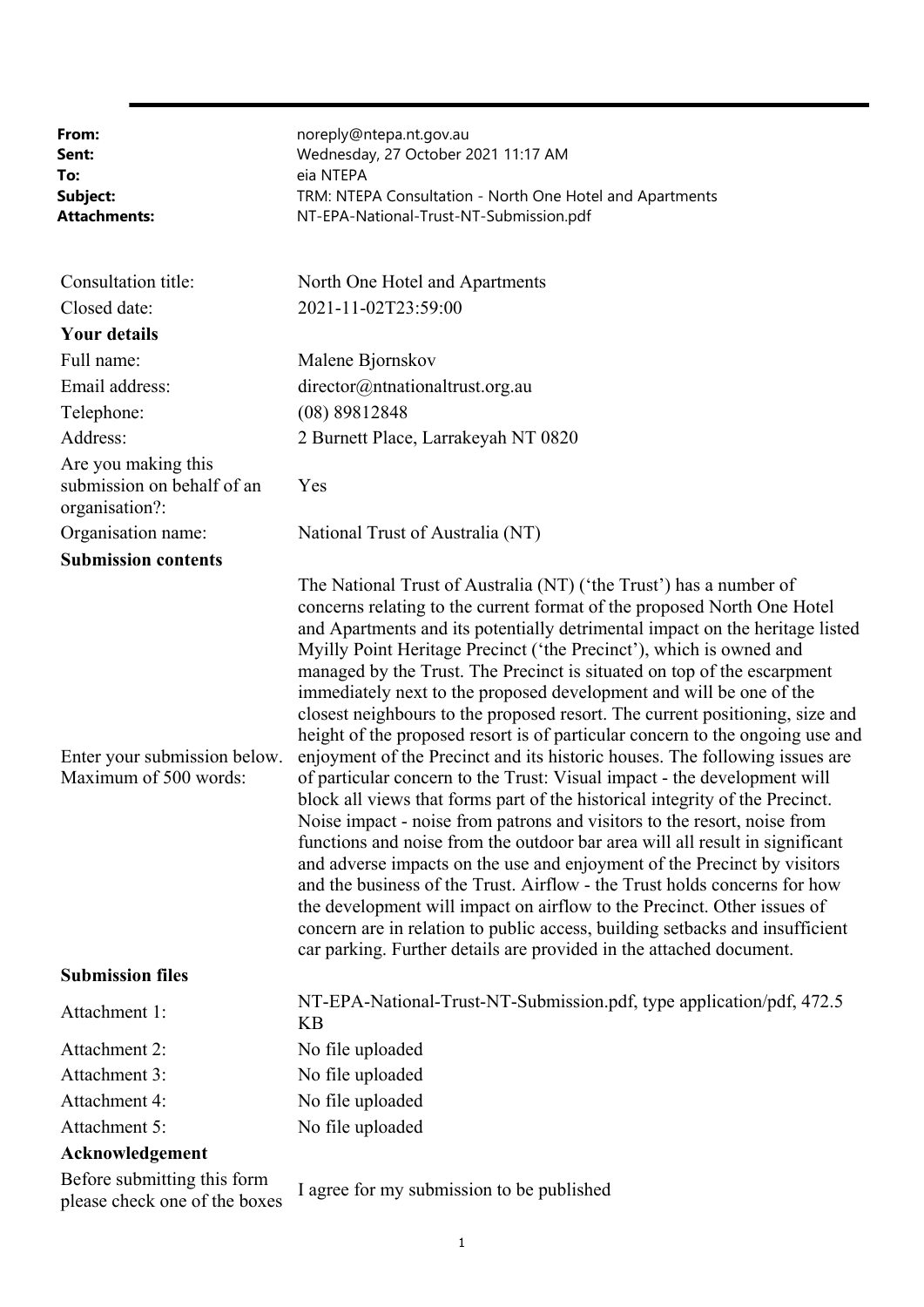below to indicate that you agree with one of the following statements: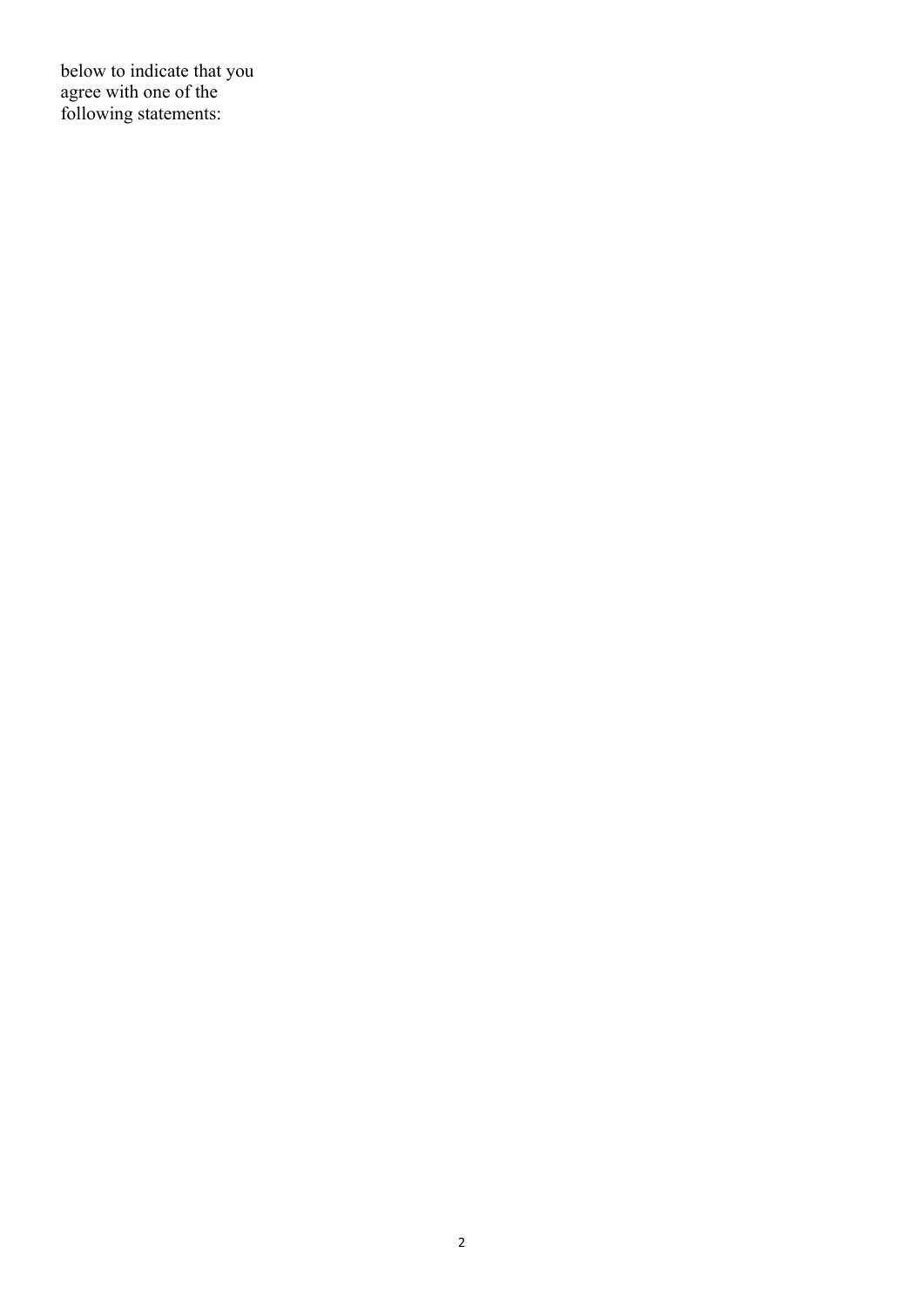

Thank you for the opportunity to provide comment on the proposed North One Hotel and Apartments development on Lot 7651 (25 Gilruth Avenue, The Gardens) commonly referred to as Little Mindil. The National Trust of Australia (NT) ('the Trust') has a number of concerns relating to the current format of the proposal and its potentially detrimental impact on the Myilly Point Heritage Precinct ('the Precinct'), which is owned and managed by the Trust. The Precinct as a whole was listed on the Register of the National Estate on 26 March 1985 and was gazetted as a NT heritage listed place on 4 January 1995. It is situated on top of the escarpment immediately next to the proposed development and will be one of the closest neighbours to the proposed resort. The current positioning, size and height of the proposed resort is of particular concern to the ongoing use and enjoyment of the Precinct.

# The Myilly Point Heritage Precinct

Most of the houses of the Precinct were designed by renowned architect Beni Carr Glyn Burnett. Burnett's name has become synonymous with the ideal house design for the tropics and there are just a few surviving houses in Darwin that stand as testaments to his skills as an architect. As noted in the National Estate Register, the Myilly Point Heritage Precinct is of outstanding significance because:

- It is a 'unique and related group of pre-war houses built for executive level public servants,  $\bullet$ illustrating several designs of the notable architect B C G Burnett'.
- The Precinct in its entirety is a 'powerful aesthetic contribution to Darwin'.  $\bullet$
- The houses are associated with several people who were very influential on the development  $\bullet$ of Darwin from 1938 and onwards.
- The houses are linked to the wartime history of Darwin.  $\bullet$
- The houses as a group 'strongly contribute to an understanding of Darwin's architectural and social history.

Burnett was of Scottish descent but grew up in China. In the early 1930s he moved to Malaya and then Australia in 1934. In 1936 he moved to Darwin where he was appointed as an Architect for the Works and Services Branch of the Department of the Interior. He was tasked with designing government housing suitable for the tropics. Five of these government houses intended for senior public servants were built at Myilly Point during 1938-39. One was damaged beyond repair in Cyclone Tracy in 1974 but the remaining four epitomise Burnett's style that strongly references the tropical architecture of Singapore and Malaya at the time.

The location and aspect of the houses on top of the escarpment overlooking Fannie Bay is a strong indication of the high level of esteem that these public servants were held in and the extent to which the government was willing to cater for their comfort. The houses were placed in a favourable location to capture prevailing breezes coming off the waters of Fannie Bay. The louvred walls and casement windows allowed for cross ventilation and cooling of the houses while the position of the louvres could be adjusted for privacy. The design is very effective in the hot tropics and the houses continue to be excellent examples of a tropical design that works well without mechanical cooling. The individual properties affected by the proposal include:

## Audit House, 2 Burnett Place, Larrakeyah (LOT 1098)

Designed by the Commonwealth Department of Works, this B Type House was erected in 1938. Its first occupant was Commonwealth Auditor Mr S. O'Brien in 1938 followed by Auditor Walter A Harper from 1938-1942. During the war the house was used as a rest home for nurses. Following the war there was a succession of occupants from various Government Departments including the Departments of Native Affairs, Agriculture and Welfare. The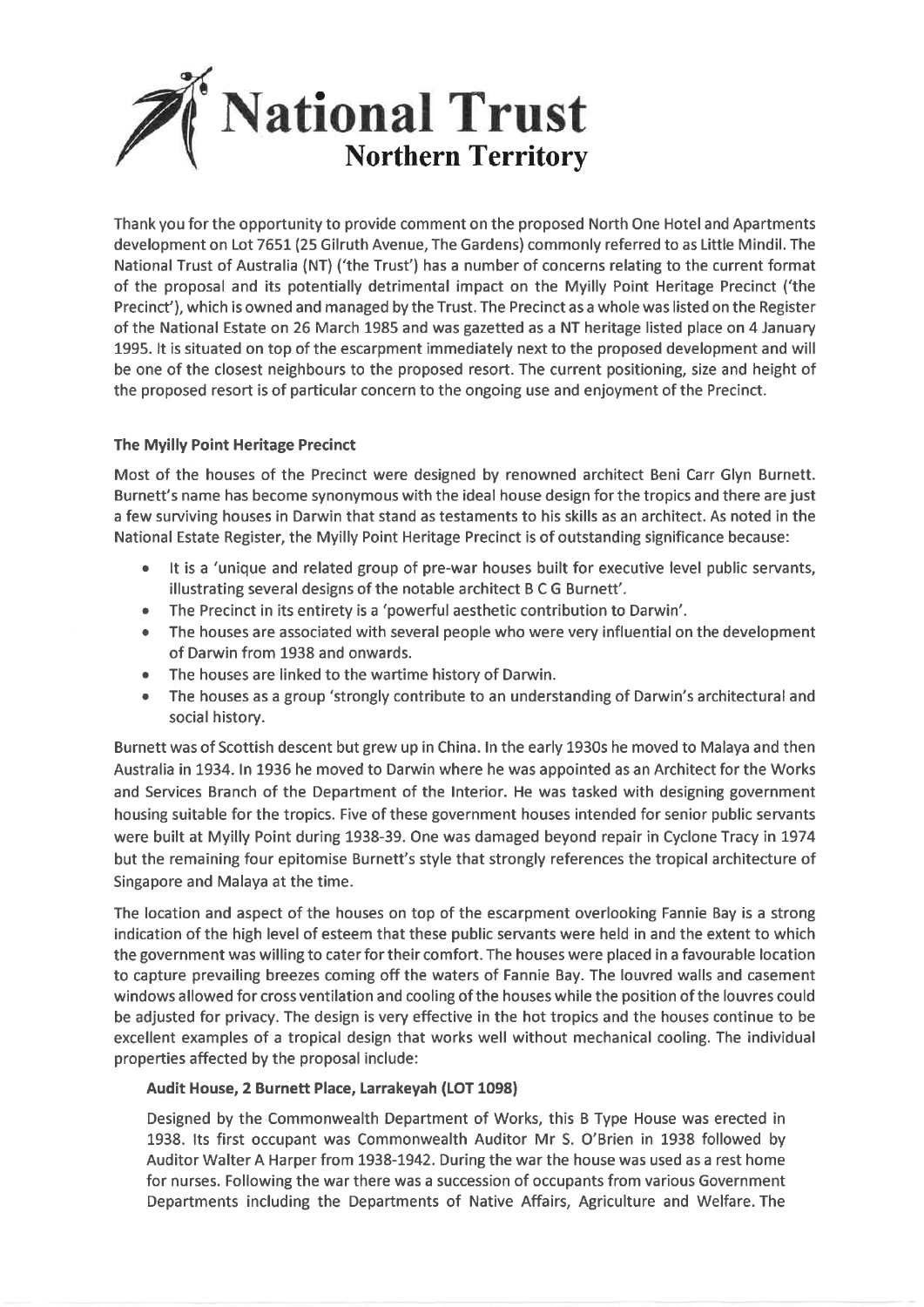house was listed on the Register of the National Estate on 21 October 1980 and in 1982 the NT Government restored Audit House before gifting it to the National Trust (NT). It continued to be used as a residence until 2012 and is now the headquarters and administration centre of the National Trust of Australia (NT). Audit House and the Trust gift shop are open to the public during office hours and the house is used as a venue for art and cultural events after hours including tropical teas, art exhibitions and the popular louvred lounge concert series. The house and surrounding garden is also regularly hired out for private events and parties.

# Burnett House, 4 Burnett Place, Larrakeyah (LOT 1099)

Burnett House is a type K house designed by Burnett and built in 1938, It is the only surviving example of the type K house. Its first occupant was the Director of Works, Eric W Stoddard from 1939-1942. Following the war, the new Director of Works Leonard C Lucas lived there from 1946-1950. It continued to be used as public servant housing until 1983 after which time it remained vacant and was boarded up to prevent access from itinerants. The house was listed on the Register of the National Estate on 26 March 1985 and restored in 1988 for the National Trust. It was officially opened as the headquarters of the Trust by the former administrator, Commodore Eric Johnston, on 18 April 1989 and remained the headquarters until 2000. The house and gardens are now open to the public and is regularly used after hours for events including the Trust's Devonshire teas and speaker events. The surrounding garden is a popular venue and is regularly hired out for private events and parties.

# Mines House, 6 Burnett Place, Larrakeyah (LOT 1101)

Constructed in 1939 the property is a type E Burnett House. Unlike most of the other houses in the precinct, the previous occupants of this house have been from a variety of government departments. The Director of Mines, W A Hughes, was the first occupant from July 1939. During the war the house initially accommodated United States Army Forces and was then used as the Navy Captain's office. Northern Territory Police Inspector W C Littlejohn lived there from 1947-1956 and Director of Lands Hugh Carey Barclay from 1957-1963. From 1963-1986 various public servants lived in the house. The house was listed on the Register of the National Estate on 26 March 1985. It is currently commercially leased.

## Magistrates House, 2 Kahlin Avenue, Larrakeyah (LOT 1102)

Magistrates House is a Type E house designed by Burnett. George Kafcaloudes, a local builder, was awarded the contract to build this house in 1939. It was completed later that year and was first occupied by magistrate C K Ward. Following the bombing of Darwin in February 1942 the house was requisitioned by the military and initially used by the Office of the Victualling Section of the Royal Australian Navy. By 1944 the Australian Women's Army Service was using it as a rest centre. C K Ward briefly returned to the house after the war. From 1949 and onwards several caretakers and senior public servants resided in the house. In 1968-1972 the house was used as a home for Aboriginal children. Magistrates House became the headquarters of the National Trust in 2000 and was its home until recently when the office relocated to Audit House. Magistrate's House is now used for commercial leasing.

## Stahl Block, 4 Kahlin Avenue, Larrakeyah (LOT 1100)

This property is a vacant lot as a result of Cyclone Tracy. The original house was a Type L house designed by Burnett and built in 1941. The site is referred to as Stahl block named after the first occupant, Reg Stahl, who was the Director of General Services. The house was occupied by the military during the war and then a succession of senior government employees until the cyclone in 1974. Stahl House was demolished in 1975 after being deemed beyond repair. The footprint of the dwelling has been recreated using stone pavers, providing a multipurpose hard standing area, which is used for larger events.

The Trust is highly dependent on its visitors and event hire to fund its work and the ongoing preservation of this historically significant Precinct.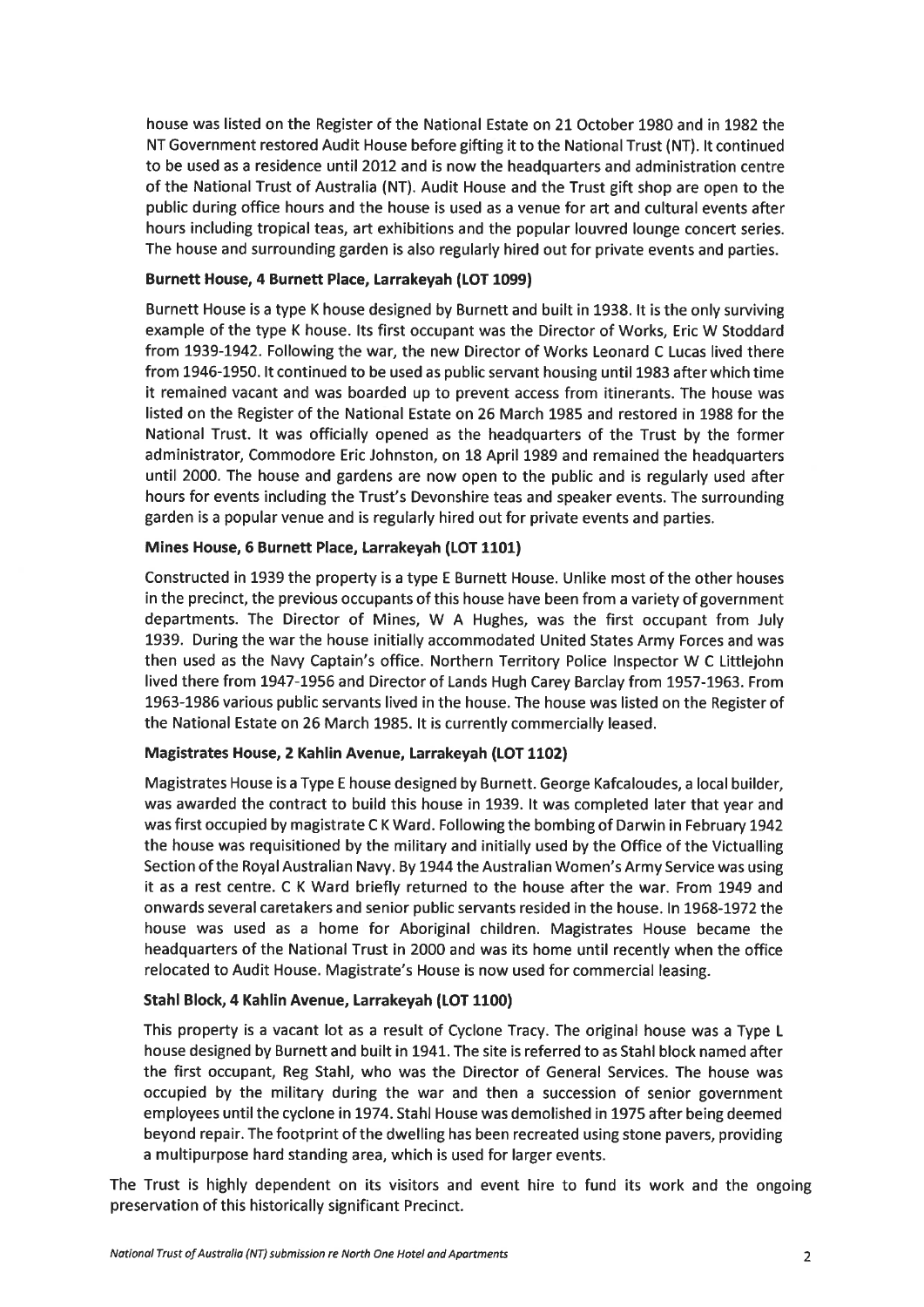## **Specific concerns:**

## The visual impact caused by the proposed development

The aesthetics of the site and its positioning and outlook is an important part of the historical integrity of the Precinct and its appeal to the users of the Precinct. Interestingly the Visual Impact Study (VIS) included with the proposal gives the impression that the outlook from the Precinct will only be mildly to moderately affected by the development in its current proposed format. The study also suggests that the Precinct is only used by 'workers, occasional tourists and history enthusiasts'. The Trust would like to correct this. As noted above, the majority of users fall into the category of people using the Precinct either as visitors to public events held by the Trust or private parties. The Precinct is popular because of its old Darwin feel and the position overlooking Fannie Bay giving the houses and their gardens a grand tropical ambience.

Overall, the biophilic approach to the design of the proposed development is interesting and the use of green roofs and significant levels of landscaping around the site are to be commended. The obvious concern is ensuring what is proposed is actually constructed, and then maintained.

The above comments notwithstanding, the proposed development will have a significant impact on the site and on neighbouring properties especially with the proposed 6-storey height of the hotel and serviced apartments and this is clearly illustrated in the drawings and imagery provided.



View from the louvred lounge at Audit House

While the Heritage Impact Assessment concludes that the proposed development 'will not have a direct impact on the heritage precinct...' the proposed 6-story development, standing some 7.5 metres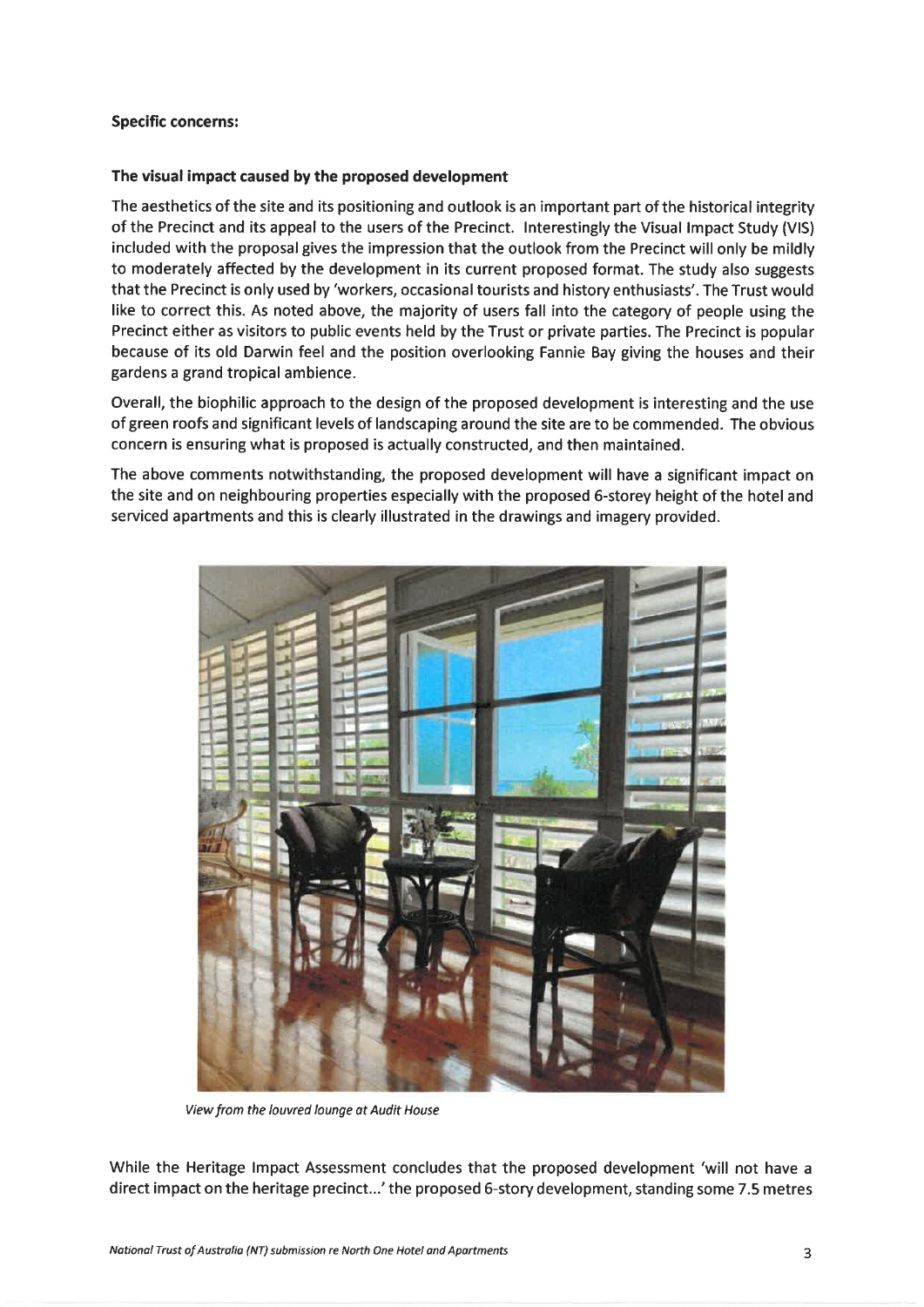higher than the escarpment at the Myilly Point Precinct, or some 4.7 metres above the first-floor level of Burnett House, will inevitably impact on the Precinct. The view from Burnett House and Audit House will be directly towards the back of the hotel and serviced apartments. The proposed development will obscure views of the beaches, the sea, and likely East Point as well.

The VIS is unfortunately flawed in that it is based on viewpoints from the level of the road immediately in front of the Precinct and not from the first floor of the two heritage houses where the impact of the proposed development will be significantly greater. The excuse of 'access-constraints' to the houses does not hold and the VIS should be redone to provide a true and accurate assessment of the visual impact of the proposed development on the heritage precinct.

Furthermore, the opinion provided in the VIS is based on the proposed development complying with "...relevant...set-backs associated with the parcel of land,' which it apparently does not. Rather strangely, the VIS suggests an approach that obscures all views out to the north and west by encouraging growth of vegetation along the escarpment as a desirable outcome, which it most certainly is not. This would also be in stark contrast to any previous clearly stated heritage values that emphasised the vista from the Precinct. These are very briefly acknowledged in the Heritage Impact Assessment supplied by the developer. It could possibly also be seen to contravene the existing Covenants between the Casino and the NT Government for the escarpment area dated 30 July 2010 (Attachment S to the development proposal).

The views of Little Mindil, Mindil Beach, the sea and East Point from the first floor of Burnett House and Audit House are part of the broader setting of the Precinct and thus contribute in a positive way to the overall significance of the heritage precinct. The loss of those views would be a poor heritage outcome for what is a significant heritage precinct in Darwin.

### The impact of noise from the proposed development

But it is not simply the loss of views that will have an adverse impact on the Heritage site. Noise from patrons and visitors to the resort, noise from functions and noise from the outdoor bar area will all result in significant and adverse impacts on the use and enjoyment of the Precinct by visitors.

Noise from the outdoor bars alone will make the Precinct unusable for public and private events that occur during the dry season. The regular music recitals that take place in Audit House will not be able to continue. The many visitors to Burnett House and the grounds will also be adversely impacted, as will the High Teas that take place on Sunday afternoons. With the possibility of over-amplified noise continuing well into the early morning, the Precinct will be significantly impacted by the proposed development in its present form.

The noise impact assessment included with the submission finds that the noise levels for patron and amplified noise emissions from the proposed outdoor Bar and Pool area will exceed limits but goes on to suggest this will not impact on neighbouring properties other than the Casino.

We have difficulty in accepting this finding. As an example, the Thursday and Sunday afternoon didgeridoo session at the Mindil markets results in noise that impacts neighbours as far removed as Lambell Terrace in Larrakeyah, and this music is not especially loud at the source. The present desire for low-frequency bass notes at very high volume means that it is almost impossible to block out the 'thump-thump' noise that results and this noise travels significantly further than the immediate area around the source of that noise or the area covered in the noise impact assessment.

While the assessment report outlines a management plan and recommends mitigating factors this gives little comfort to neighbours, as over-amplified noise will potentially be a very real and very invasive nuisance. Also, mitigating factors in general appear to be directed towards reducing nuisance noise to guests at the proposed development, not reducing the impact of nuisance noise on the neighbouring properties. What assurance is there that the management plan will be implemented in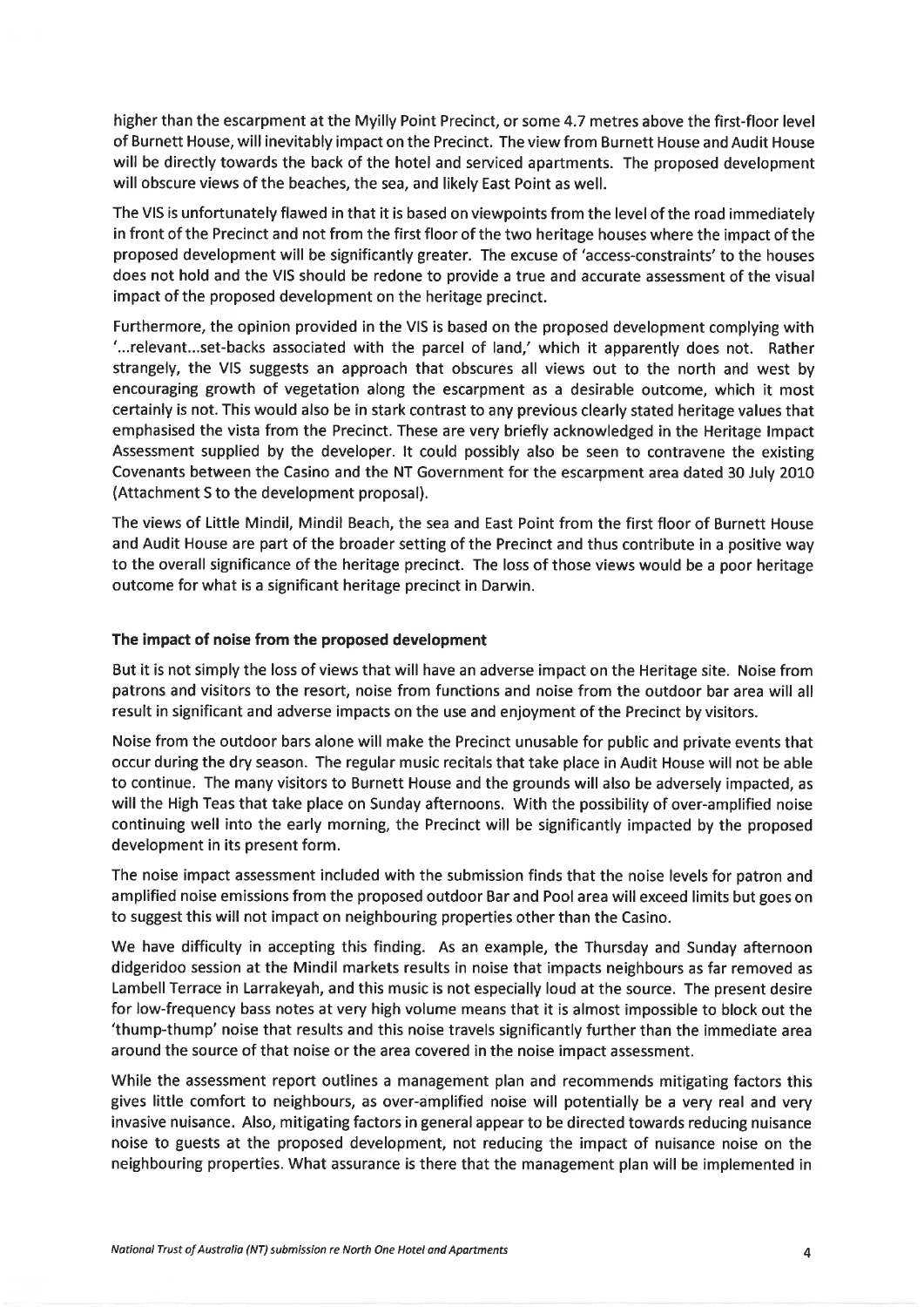its entirety? The documents provided with the development proposal imply that over-amplified sound and patron noise could potentially be a source of nuisance until 3:00am.

### Impact on airflow

In initial consultations with the Trust, the Director at the time, Grace Foulds, raised concerns around the impact that the development may have on the onshore breezes that cool the heritage houses on top of the escarpment. The Desktop Environmental Wind Study provided with the proposal suggests that the breezes will not be affected 'due to the low-rise design and large setback from the surrounding area of the North One Hotel and Apartments and the high cliff on the southern side of the development it is expected the development should not impact the local wind breeze or create further adverse wind conditions for the Burnett House Heritage areas'.

The Trust accepts that the distance between the escarpment and the two proposed 6-story buildings may not significantly impact the intensity or frequency of breezes. It is nonetheless concerned that the temperature of the breezes may be significantly warmer coming off a large thermal mass created by the development as opposed to the natural cooling that occurs with winds coming off natural vegetation and bodies of water. Significantly warmer breezes would have considerable impact on the comfort experienced by individuals within the houses for a greater part of the year. Currently this level of discomfort may only be experienced during the hotter and more humid days in the build up to the wet season.

## **Potential financial implications to the Trust**

The impact of changes to the views, noise levels and temperature within the grounds could be detrimental for a not-for-profit organisation that relies on on-site fundraising events and initiatives such as venue hire to continue funding its work. The details of how each of these potential changes will impact the physical environment of the Precinct have been outlined above. Anything that makes the site less attractive has the likely potential to also turn people away or, at worst, make the Precinct unsuitable for the type of events that are currently an important source of income.



Intimate concert at Audit House in 2021 as part of the Louvred Lounge Series